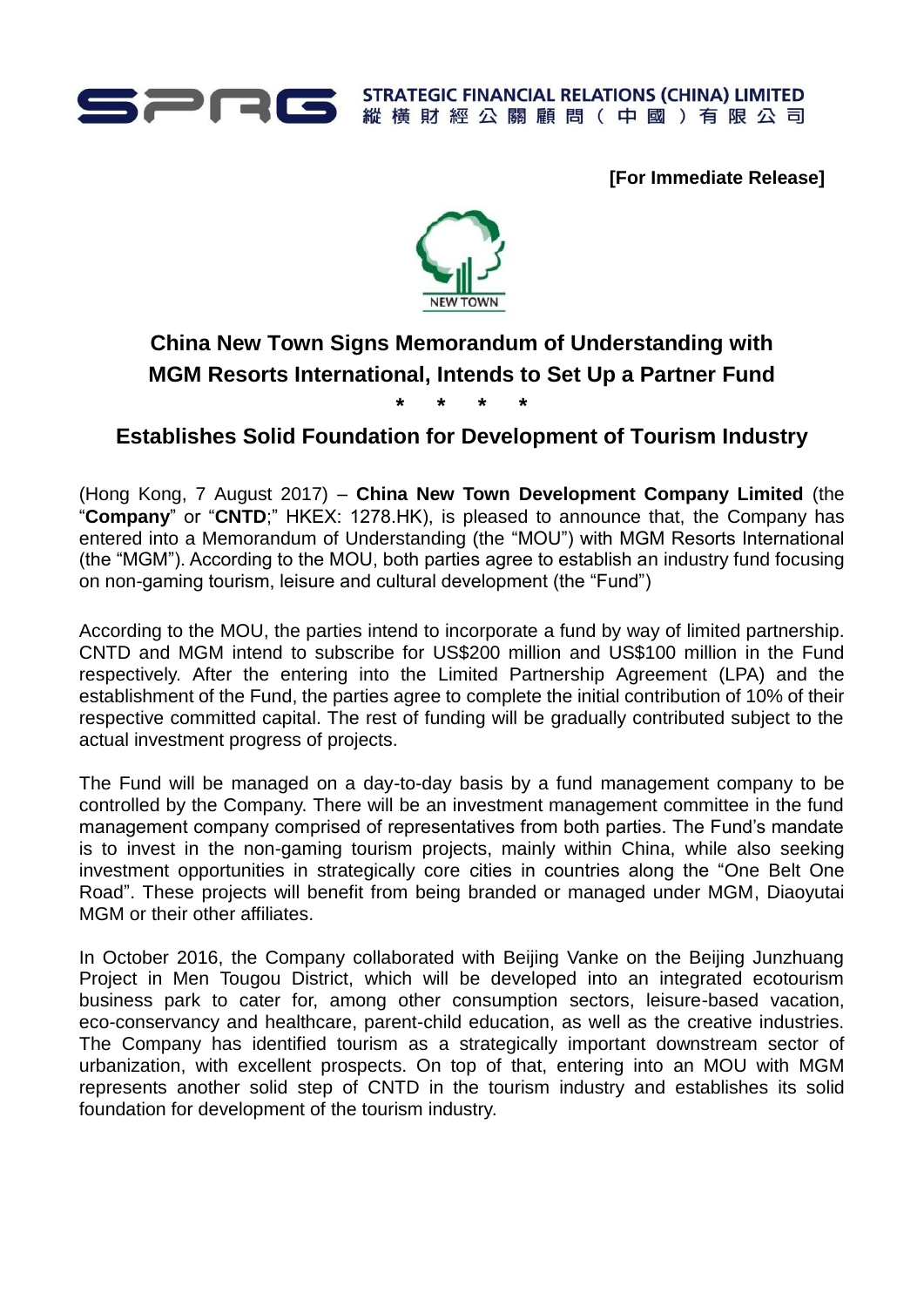*China New Town Signs Memorandum of Understanding with MGM Resorts International, Intends to Set Up a Partner Fund 7 August 2017*

As a global leading resort, hospitality and entertainment company, MGM owns valuable brand recognition, extensive industry experience and resources, and excellent management team, etc. The cooperation of the Company and MGM will combine the strategic resources of the Company, namely its business networks and land resources, with the industrial know-how of MGM, to promote investment and operation of tourism projects in China.

Looking ahead, the parties will seek to carry out cooperation in the development of resorts and hospitality projects inside China. The parties intend to obtain land resources with a reasonable cost in high-quality urban locations, launch projects under the MGM brands and management expertise, and build large-scale tourism resort projects consistent with domestic consumption trends. Through these initiatives, CNTD will create long-term operational income, accumulate high-quality assets, and continue to create long-term core values for shareholders.

 $~\sim$ End $~\sim$ 

## **About China New Town Development Company Limited ("CNTD")**  (HKEX: 1278.HK)

China New Town is the only listing platform for the urbanisation business of China Development Bank ("CDB"), China's largest financial institutions engaged in the business of urban development. Since China Development Bank Capital Corporation ("CDB Capital") became the controlling shareholder of the Company in 2014, the Company has capitalised on this strong shareholder background and its expertise in urbanisation policy to re-optimise its business model, expanding the scope of its business from primary land development exclusively to include investment, development and operation of urbanisation projects across China. The Company has participated in numerous projects including the Junzhuang Project in Beijing Mentougou District, Shanghai Luodian New Town, Nanjing Yuhuatai Twin Bridges and Yangzhou Airport City. As at 30 June 2017, the Group has a portfolio of RMB2.445 billion fixed income investments in aggregate, securing a total contractually guaranteed annual return before tax of approximately RMB290million, representing an average annualized pre-tax return of approximately 12%.

Looking ahead, riding on the resource and brand advantages of its controlling shareholder CDB and CDB's subsidiaries and member companies, the Company will focus on China's core economic regions such as the Yangtze River Delta and Beijing-Tianjin-Hebei region and will continue to broaden and enrich its fixed income investment portfolio for urbanisation. It will also devote itself to develop and create urbanisation projects in relation to education, elderly care, tourism and medical and healthcare through collaboration with quality partners such as Vanke, with the aim to reinforce its leading position and brand in the industry.